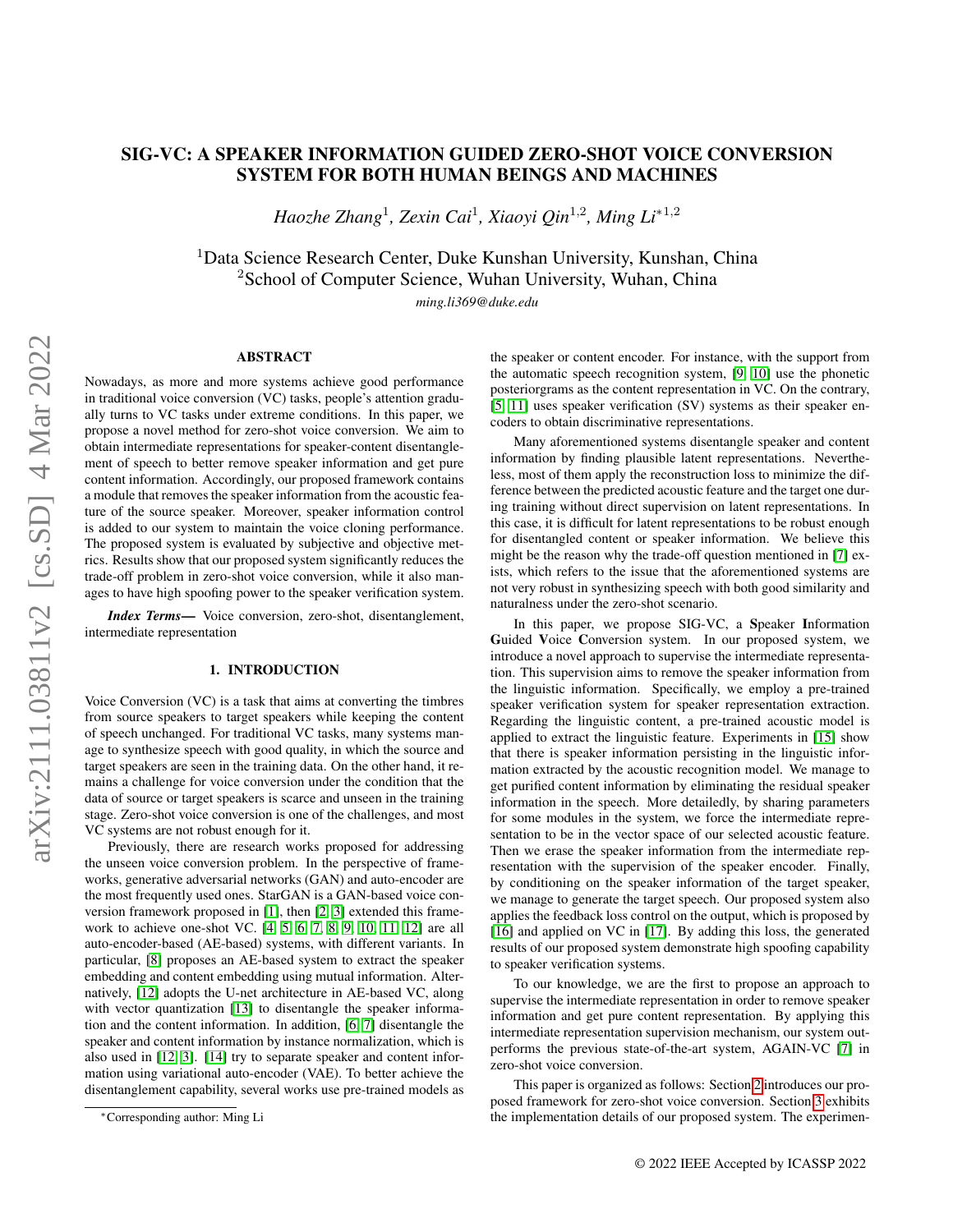

<span id="page-1-1"></span>Fig. 1. The structure of our proposed system, SI stands for speaker information

tal details, along with the results, are presented in Section [4.](#page-2-1) Finally, we conclude our work in Section [5.](#page-3-0)

# 2. PROPOSED METHODS

#### <span id="page-1-0"></span>2.1. System overview

Figure [1](#page-1-1) shows the structure of our proposed system. A pre-trained content encoder is applied to extract linguistic information, which contains residual speaker information. Also, a pre-trained speaker encoder is used to extract speaker embedding from the same utterance. The output of the two encoders is concatenated and fed into the PreNet1 module. The PreNet1 is designed for projecting the input into latent representations such that the following speaker information manipulator can remove the speaker information. Similarly, PreNet2 is designed for projecting the input into another latent space so that the same speaker information manipulator can add the target speaker's information to the intermediate content representation. Here, PreNet1 and SI manipulator together is called SI remover, while PreNet2 and SI manipulator together is called SI adder. The Mel embedding layer is used to project the Mel-spectrogram feature without speaker information back into linguistic information. Finally, a PostNet is designed to finetune the predicted Melspectrogram.

# 2.2. Content encoder

The content encoder in our proposed system is part of a speech recognition model trained by Kaldi [\[18\]](#page-4-17). The speech recognition model is constructed by time-delayed neural networks (TDNN), where the linear layer before the output layer is designed to be a low-dimensional layer, which is also known as the bottleneck layer [\[19\]](#page-4-18). The output of this layer is a good representation of linguistic information. Thus, we take the part before the output layer as our content encoder.

#### 2.3. Speaker encoder

In general, we want our speaker encoder to extract speaker information that captures the voice characteristics. Speaker representations from different speakers are expected to be distinguishable in the corresponding vector space. To that end, speaker verification (SV) systems are suitable choices. SV systems can be used to extract speaker embeddings to represent voices from different speakers. Since the encoder is trained and inferred in a text-independent manner, most of the information left in the embedding is about the speaker's timbre. Therefore, we believe the speaker embedding extracted by textindependent SV system can well represent timbres. In this case, we incorporate the ECAPA-TDNN [\[20\]](#page-4-19) as our speaker encoder in our proposed model.

#### 2.4. PreNet and speaker information manipulator

The PreNet is a stack of two linear layers, with each followed by a ReLU activation layer and a dropout layer. The structure of the speaker information manipulator is shown in part (b) and (c) of Figure [1.](#page-1-1) This structure is a modified version of the FastSpeech [\[21\]](#page-4-20) model on VC task. The input is positionally encoded and fed into the transformer encoder or decoder with a multi-head attention mechanism. The Mel Linear layer is a linear layer that transforms the output of the decoder into the same Mel space as the input Melspectrogram. PreNet1, along with the speaker information manipulator, achieves the function of removing speaker information. Alternatively, PreNet2 along with the speaker information manipulator, achieves the function of adding speaker information. Since the parameters are shared for the two speaker information manipulators, PreNet1 essentially indicates the remove of speaker information while PreNet2 indicates the addition of speaker information.

#### 2.5. Supervision on intermediate representation

According to the experiment results in [\[15\]](#page-4-14), although the pre-trained content encoder can provide precise linguistic information, it still contains speaker information. Thus we apply the speaker informa-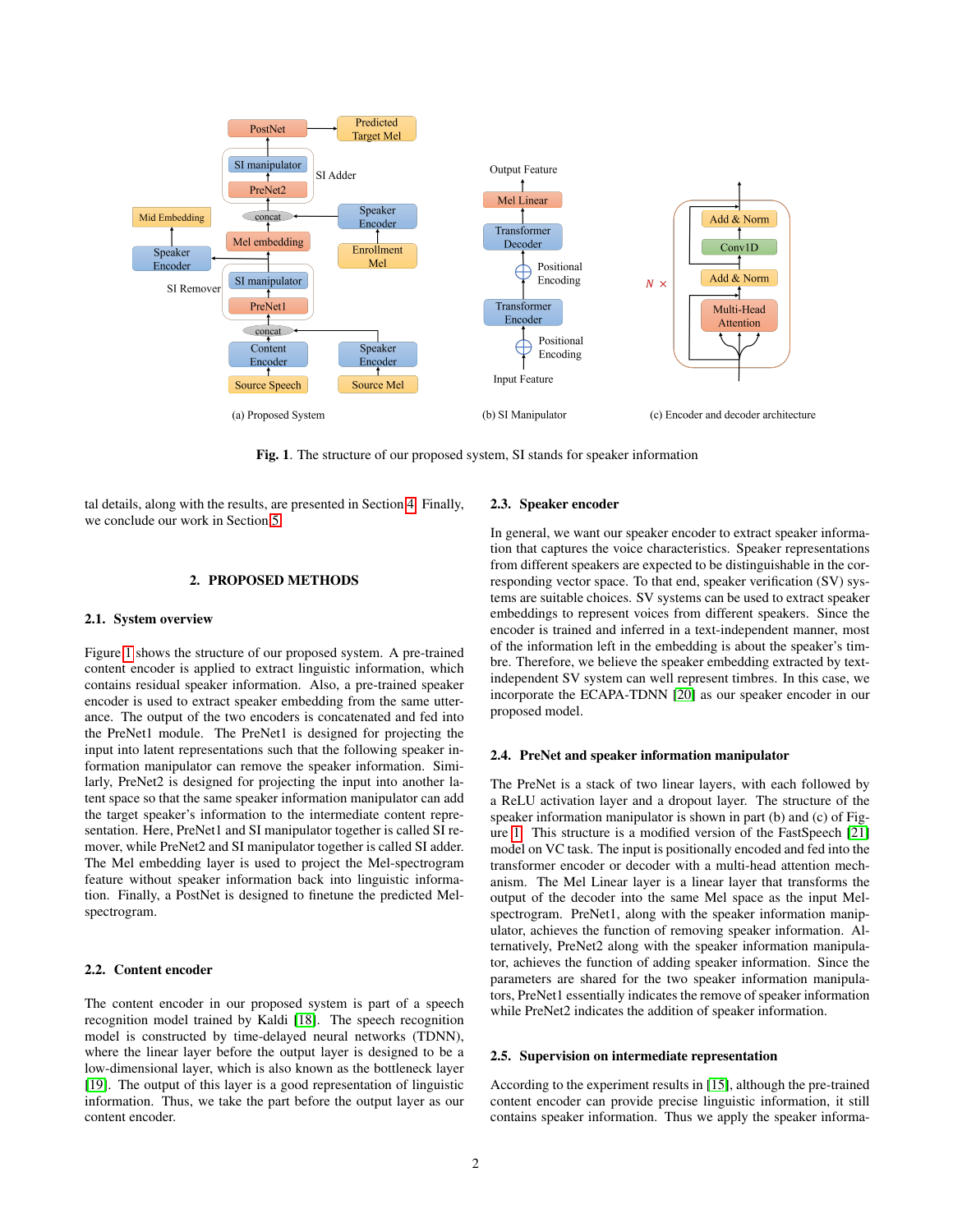tion remover as shown in Figure [1](#page-1-1) to remove the speaker information, and ideally, we can obtain purified content information.

Since it is hard to directly evaluate whether the speaker information is removed or not, we propose a method to force the intermediate representation to be in the same vector space as the input acoustic feature, which is plausible for extracting speaker embedding. Accordingly, we can eliminate the speaker information by minimizing the values of all dimensions of the intermediate representation's speaker embedding.

In our model, the intermediate representation refers to the output of speaker information remover. Since the two speaker information manipulators in Figure [1](#page-1-1) share the same set of parameters, and the output of the speaker information manipulator in SI adder is supervised to be in the Mel-spectrogram space, the output of the SI manipulator in SI remover is therefore forced to be in Mel-spectrogram space as well. As our speaker encoder takes Mel-spectrograms as input and predicts corresponding speaker embeddings, we expect the speaker encoder's prediction on intermediate representation to provide speaker information. We consider the value on each dimension of the speaker embedding as an indicator for a certain characteristic of the corresponding speaker's timbre. Then minimizing the values on all dimensions of speaker embedding is one plausible way to remove speaker information. Denoting  $\vec{e}$  as the speaker embedding extracted from intermediate representation, we define a training loss called intermediate speaker loss as follows:

$$
L_{mid\_spk} = \|\vec{e} - \mathbf{0}\|_1 \tag{1}
$$

### 2.6. Supervision on prediceted Mel-spectrogram

During the training process, our proposed model learns to remove the speaker information from the given Mel-spectrogram and then add the same speaker information to reconstruct the original Melspectrogram. Let  $\hat{X}$  denote the output of SI adder, and X denote the given Mel-spectrogram. Reconstruction loss is defined as follows to make the predicted Mel-spectrogram close to the target Melspectrogram.

$$
L_{recon} = \|X - \hat{X}\|_1 \tag{2}
$$

We design the PostNet to finetune the predicted Mel-spectrogram. The reconstruction loss is also applied to the output of PostNet. Denoted the output of PostNet as  $\hat{X}_{postnet}$ , the Postnet reconstruction loss is

$$
L_{recon\_postnet} = \|X - \hat{X}_{postnet}\|_1
$$
 (3)

To better control the distribution of the predicted Mel-spectrogram, we also apply standard deviation loss. We denote the target Melspectrogram as X with shape  $T \times d$ , where d represents the dimensionality of the Mel-spectrogram and T represents the number of frames. Then let  $X_{std}$  denote a  $d \times 1$  standard deviation vector where

$$
X_{std}^{i} = \sqrt{\frac{\sum_{t=0}^{T} (X_{i,t} - \bar{X}_i)^2}{T}}, 0 < i \le d \tag{4}
$$

Let  $\hat{X}_{std}$  denote the standard deviation vector for the output of Post-Net. Then the standard deviation loss is defined as

$$
L_{std} = \|X_{std} - \hat{X}_{std}\|_1 \tag{5}
$$

We also apply the loss proposed by [\[16\]](#page-4-15) to the output of PostNet as the speaker reconstruction loss. Denoted the speaker embedding extracted from target Mel-spectrogram as s and the one extracted from the predicted Mel-spectrogram as  $\hat{s}$ , then the speaker reconstruction loss is

$$
L_{spk} = 1 - \cos < s, \hat{s} > \tag{6}
$$

where  $\cos \leq s, \hat{s} >$  means the cosine similarity between the vector  $s$  and  $\hat{s}$ .



<span id="page-2-3"></span>Fig. 2. The Mean Opinion Score for AGAIN-VC and our proposed system. M for male and F for female. M2F means the source speaker is male and the target speaker is female

### 2.7. Training loss

In the training stage, we use the following loss,

$$
L = L_{mid\_spk} + L_{recon} + L_{recon\_postnet} + L_{std} + \lambda \cdot L_{spk} \tag{7}
$$

where  $\lambda$  is the coefficient for speaker loss.

# 3. IMPLEMENTATION DETAILS

### <span id="page-2-0"></span>3.1. Data processing

We use 16000Hz as the sampling rate to re-sample from the original dataset. Also, we trim the silence at the beginning and the end of each audio clip.

## 3.2. Mel-spectrogram extraction

The Mel-spectrogram is extracted from the audios with 80 mel bins, 256 hop length and 1024 window size for Short-time Fourier Transform (STFT), corresponding to the configuration in MelGAN [\[22\]](#page-4-21).

#### 3.3. Training details

Our proposed model is trained with ADAM optimizer, with learning rate of 0.001,  $\beta_1 = 0.9$ ,  $\beta_2 = 0.98$  [\[23\]](#page-4-22). During training, the batch size is set to 16.  $\lambda$  is set to be 3.

## 3.4. Vocoder

We use MelGAN [\[22\]](#page-4-21) to reconstruct the time-domain waveform from Mel-spectrogram. We reproduce the MelGAN network using the official open-source code on  $Github<sup>1</sup>$  $Github<sup>1</sup>$  $Github<sup>1</sup>$ .

# 4. EXPERIMENTS

<span id="page-2-1"></span>We conduct voice conversion experiments for unseen source and target speakers on our proposed system. Comparatively, we reproduce the state-of-the-art system, AGAIN-VC [\[7\]](#page-4-6). The VCTK dataset [\[24\]](#page-4-23) is used for training and test. For the test set, we first select the 4 speakers who appear on the demo page of AGAIN-VC, among which there are 2 males and 2 females. Then we randomly select

<span id="page-2-2"></span><sup>1</sup>https://github.com/descriptinc/melgan-neurips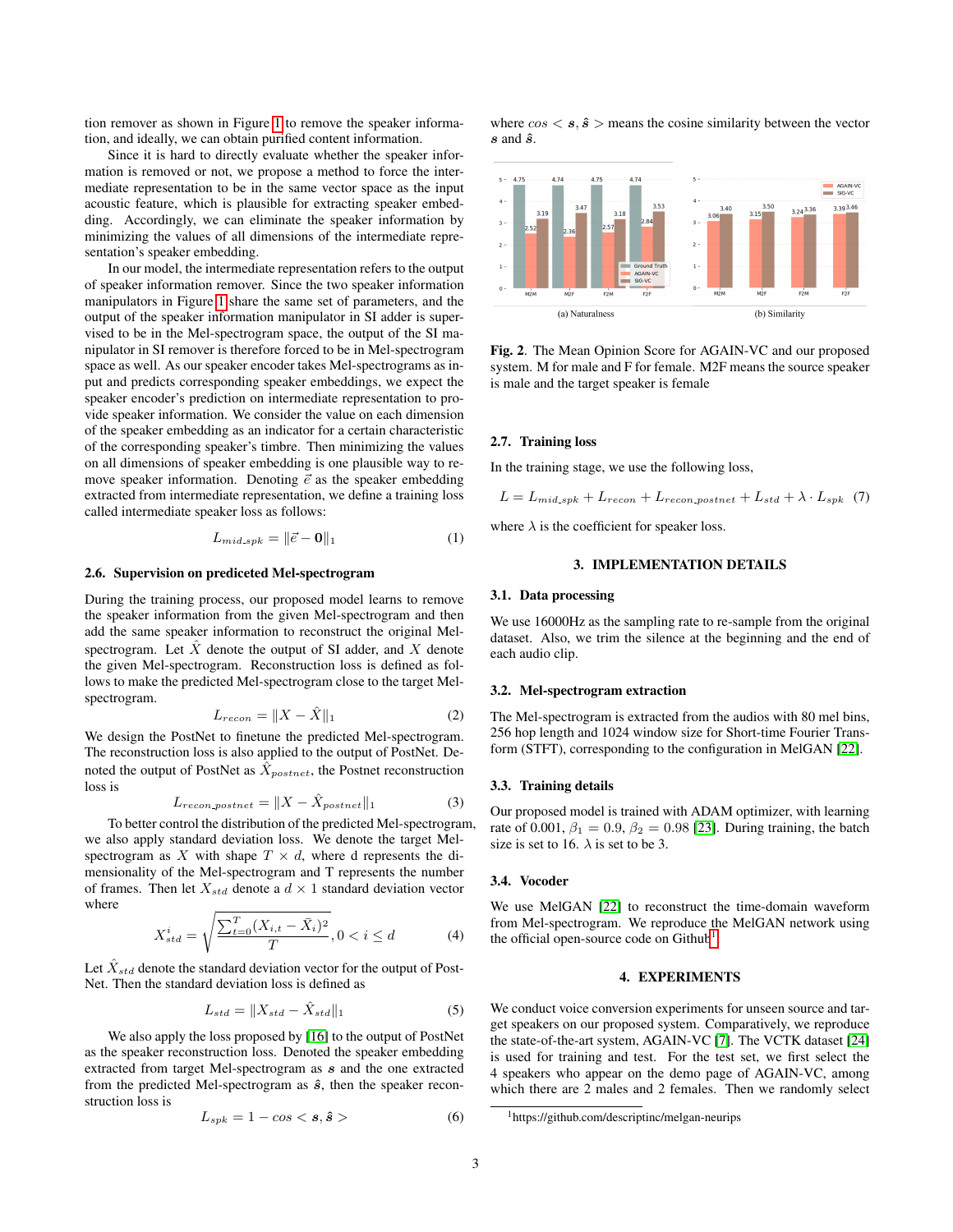another 3 male and 3 female speakers for the zero-shot evaluation. Utterances from the remaining 99 speakers are used as the training set. We use the same training set to train our proposed system and the AGAIN-VC. The quality of the generated samples of our trained AGAIN-VC system is close to the ones shown on the demo page.



<span id="page-3-2"></span>Fig. 3. The distribution of the cosine similarity between the predicted speaker embedding and target speaker's average embedding extracted by ECAPA-TDNN SV system



<span id="page-3-3"></span>Fig. 4. The distribution of the cosine similarity between the predicted speaker embedding and target speaker's average embedding extracted by ResNet34-based SV system

### 4.1. Subjective evaluation

To evaluate the naturalness and similarity of synthesized speech, we conduct the Mean Opinion Score (MOS) evaluation and ask 17 participants to rate the utterances, with each of the participants speaks fluent English. There are a total of 180 synthesized utterances for each system. Figure [2](#page-2-3) (a) shows the naturalness score for ground truth utterances, utterances generated by AGAIN-VC, and those generated by our proposed system. We present the score based on the gender of the source and target speakers. Comparing to the AGAIN-VC system, our proposed system achieves better naturalness scores in all source-target gender pairs. The subjective similarity score is shown in Figure [2](#page-2-3) (b), which shows that the synthesized results from our proposed model also outperform those from AGAIN-VC on the similarity to target speakers. Our demo is also available online for  $readers<sup>2</sup>$  $readers<sup>2</sup>$  $readers<sup>2</sup>$ .

### 4.2. Speaker embedding evaluation

We conduct objective evaluations on speaker embedding as an additional metric to assess whether two utterances belong to the same speaker. We calculate the cosine similarity between the predicted speaker embedding and the average speaker embedding of the target speaker for both our proposed system and the AGAIN-VC. Each system has the same 18000 utterances. Figure [3](#page-3-2) shows the distribution of cosine similarity score when the speaker verification model ECAPA-TDNN is used to extract speaker embeddings. Comparing with AGAIN-VC, there is a significant improvement in the speaker similarity from the verification system's perspective. Since we incorporate ECAPA-TDNN as the speaker encoder in our proposed system, the cosine similarity score is expected to improve when evaluated by the same model. Therefore, we also evaluate the similarity performance by another ResNet34-based SV system [\[25\]](#page-4-24). In this case, our proposed system also outperforms AGAIN-VC as shown in Figure [4.](#page-3-3)



<span id="page-3-4"></span>Fig. 5. The distribution of cosine similarity of speaker embeddings in three conditions.

We also compute the cosine similarity for three pairs of speaker embeddings in Figure [5,](#page-3-4) the similarity scores between predicted embeddings and average target embedding, the scores between the embeddings of different utterances of the same speaker and the average embedding of that speaker, and the scores between the embeddings of utterances of different speakers and the average embedding of another different speaker. The result is shown in Figure [5,](#page-3-4) which indicates that cosine similarity score of about 0.6 is a good threshold to distinguish whether the two utterances belong to the same speaker. And the distribution of the cosine similarity of our predicted utterances indicates that the synthesized utterances can be used to attack SV systems.

### 5. CONCLUSION

<span id="page-3-0"></span>We propose a novel approach to supervise the intermediate representation to remove the speaker information from the content information for zero-shot voice conversion. This approach greatly reduces the trade-off between similarity and naturalness of synthesized speech. Additionally, we propose the speaker information guidance mechanism that improves the speaker similarity of synthesized speech from both human's and SV systems' perspectives.

#### 6. ACKNOWLEDGMENT

This research is funded in part by the National Natural Science Foundation of China (62171207), the Fundamental Research Funds for the Central Universities (2042021kf0039), Science and Technology Program of Guangzhou City (202007030011). Many thanks for the computational resource provided by the Advanced Computing East China Sub-Center.

<span id="page-3-1"></span><sup>2</sup>https://haydencaffrey.github.io/sigvc/index.html